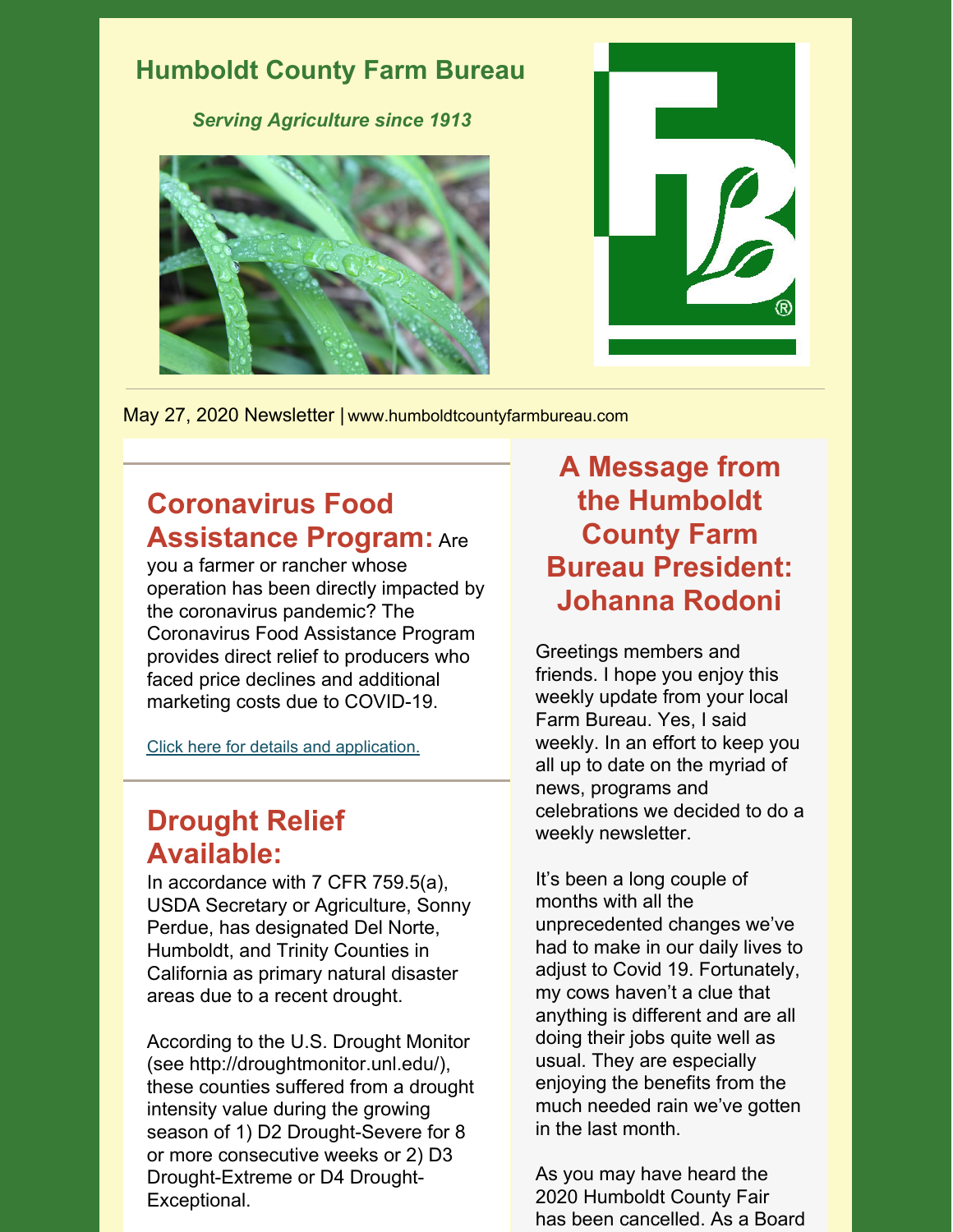A Secretarial disaster designation makes farm operators in primary counties and those counties contiguous to such primary counties eligible to be considered for certain assistance from the Farm Service Agency (FSA), provided eligibility requirements are met. This assistance includes FSA emergency loans. Farmers in eligible counties have 8 months from the date of a Secretarial disaster declaration to apply for emergency loans. FSA considers each emergency loan application on its own merits, taking into account the extent of production losses on the farm and the security and repayment ability of the operator. Local FSA offices can provide affected farmers with further information.

### **Photo Contest at CFBF:**

The 2020 Photo Contest opens June 1 and all information will be available on the CFBF website at <http://www.cfbf.com/photocontest> at that time.

The contest will also be announced in *Ag Alert* and *California Bountiful*, as well as through our social media channels. I am also sending contest information to past participants.

Again, this year, the user-friendly online entry form should make it easy for all members.

For questions, please contact:

Chico Ochi Administrative Supervisor Marketing & Communications California Farm Bureau Federation 2600 River Plaza Drive Sacramento, California 95833 916-561-5549

# **CORONAVIRUS FARM & RANCH RESOURCES:**

California Farm Bureau Federation

member of that organization, I will tell you that was an extremely difficult decision to make. We will however still be having the Junior Livestock Auction in a format yet to be determined. Please let your friends know that the opportunity to purchase the kids animals will be available.

Hope you all are well and adjusting to the new mandatory lifestyle. Farm Bureau has had to make major adjustments to the way we meet as has many organizations. ZOOM meetings and Conference calls are the new norm. Personally, I don't care much for those impersonal formats, but we have no choice. On the positive side of that, my fuel bill is significantly lower!

Hope you enjoy this new feature and please feel free to submit information to include in future weekly updates.



## **USDA Begins Accepting CFAP Applications Today**

Beginning today, the US Department of Agriculture (USDA) will begin accepting applications for economic relief payments under the Coronavirus Food Assistance Program (CFAP) via USDA's